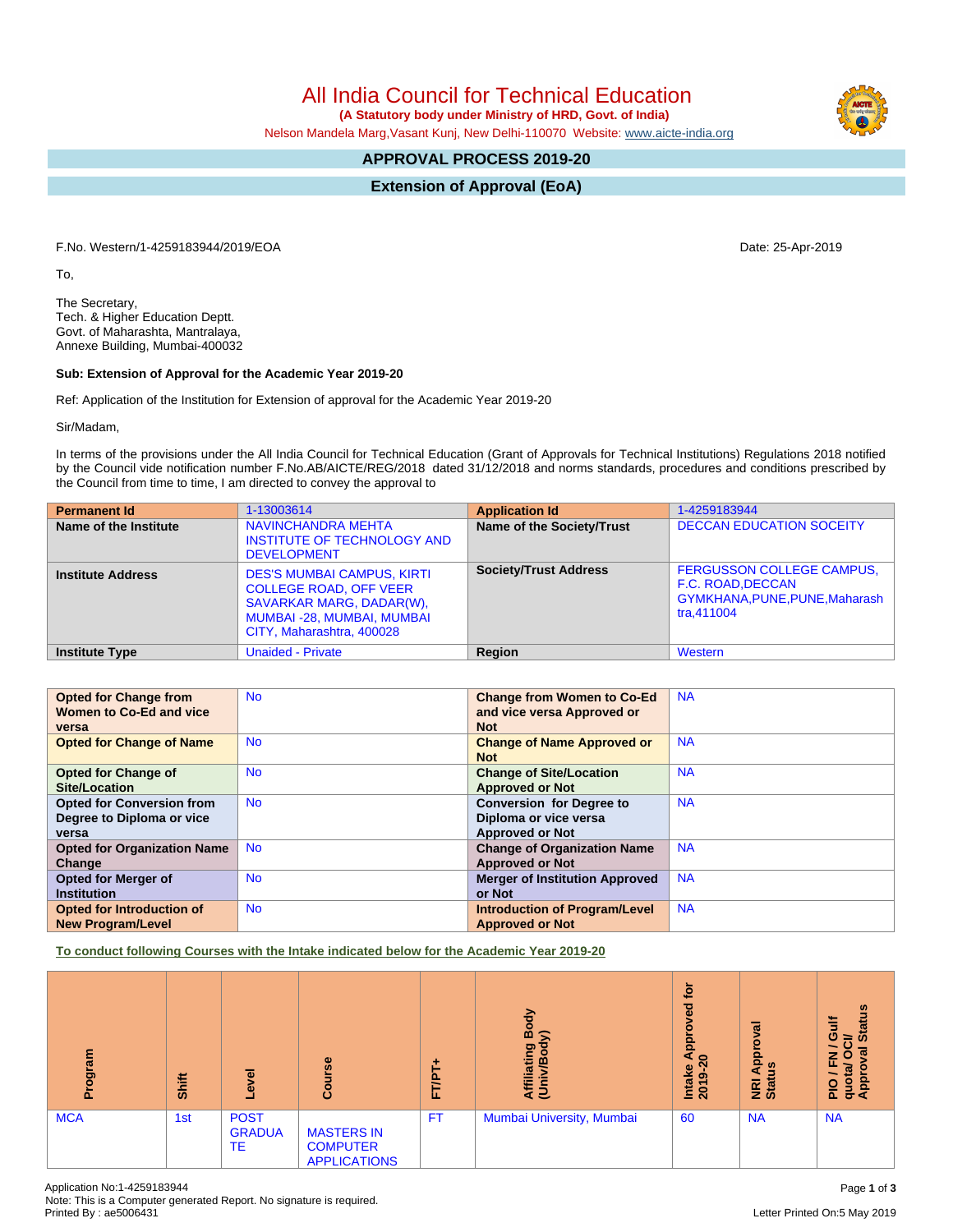| <b>MANAGEMENT</b> | 1st | <b>POST</b><br><b>GRADUA</b><br><b>TE</b> | <b>MASTERS IN</b><br><b>MANAGEMENT</b><br><b>STUDIES</b> | FT. | Mumbai University, Mumbai | 60 | <b>NA</b> | <b>NA</b> |
|-------------------|-----|-------------------------------------------|----------------------------------------------------------|-----|---------------------------|----|-----------|-----------|

+FT –Full Time,PT-Part Time

## **Deficiencies Noted based on Self Disclosure**

| <b>Particulars</b>             | <b>Deficiency</b> |
|--------------------------------|-------------------|
| <b>Library Facilities</b>      |                   |
| e-Books Volumes                | Yes               |
| Reading Room Seating Capacity  | Yes               |
| <b>Instructional Area- MCA</b> |                   |
| Class Room-Tutorial Room       | Yes               |
|                                |                   |
|                                |                   |

**\***Please refer Deficiency Report for details

**NAVINCHANDRA MEHTA INSTITUTE OF TECHNOLOGY AND DEVELOPMENT** is hereby informed to submit the compliance of the deficiencies mentioned above to the Regional Office within a period of **6 months** from the date of issuance of this letter failing which the council shall initiate strict action as defined in Approval Process Handbook 2019-20 during the subsequent Academic Year.

In case of any differences in content in this Computer generated Extension of Approval Letter, the content/information as approved by the Executive Council / General Council as available on the record of AICTE shall be final and binding.

Strict compliance of Anti-Ragging Regulation: - Approval is subject to strict compliance of provisions made in AICTE Regulation notified vide F. No. 37- 3/Legal/AICTE/2009 dated July 1, 2009 for Prevention and Prohibition of Ragging in Technical Institutions. In case Institution fails to take adequate steps to Prevent Ragging or fails to act in accordance with AICTE Regulation or fails to punish perpetrators or incidents of Ragging, it will be liable to take any action as defined under clause 9(4) of the said Regulation.

### **It is mandatory to comply all the essential requirements as given in APH 2019-20(appendix 6)**

NOTE: If the State Government / UT / DTE / DME has a reservation policy for admission in Technical Education Institutes and the same is applicable to Private & Self-financing Technical Institutions, then the State Government / UT/ DTE / DME shall ensure that 10 % of Reservation for EWS would be operational from the Academic year 2019-20 without affecting the percentage reservations of SC/ST/OBC/General . However, this would not be applicable in the case of Minority Institutions referred to the clause (1) of Article 30 of **Constitution of India.**

> **Prof. A.P Mittal Member Secretary, AICTE**

Copy to:

- **1. The Director Of Technical Education\*\*, Maharashtra**
- **2. The Registrar\*\*,** Mumbai University, Mumbai
- **3. The Principal / Director,**

Navinchandra Mehta Institute Of Technology And Development Des'S Mumbai Campus, Kirti College Road, Off Veer Savarkar Marg, Dadar(W), Mumbai -28, Mumbai,Mumbai City, Maharashtra,400028

**4. The Secretary / Chairman,**

Deccan Education Soceity Fergusson College Campus, F.C. Road,Deccan Gymkhana.